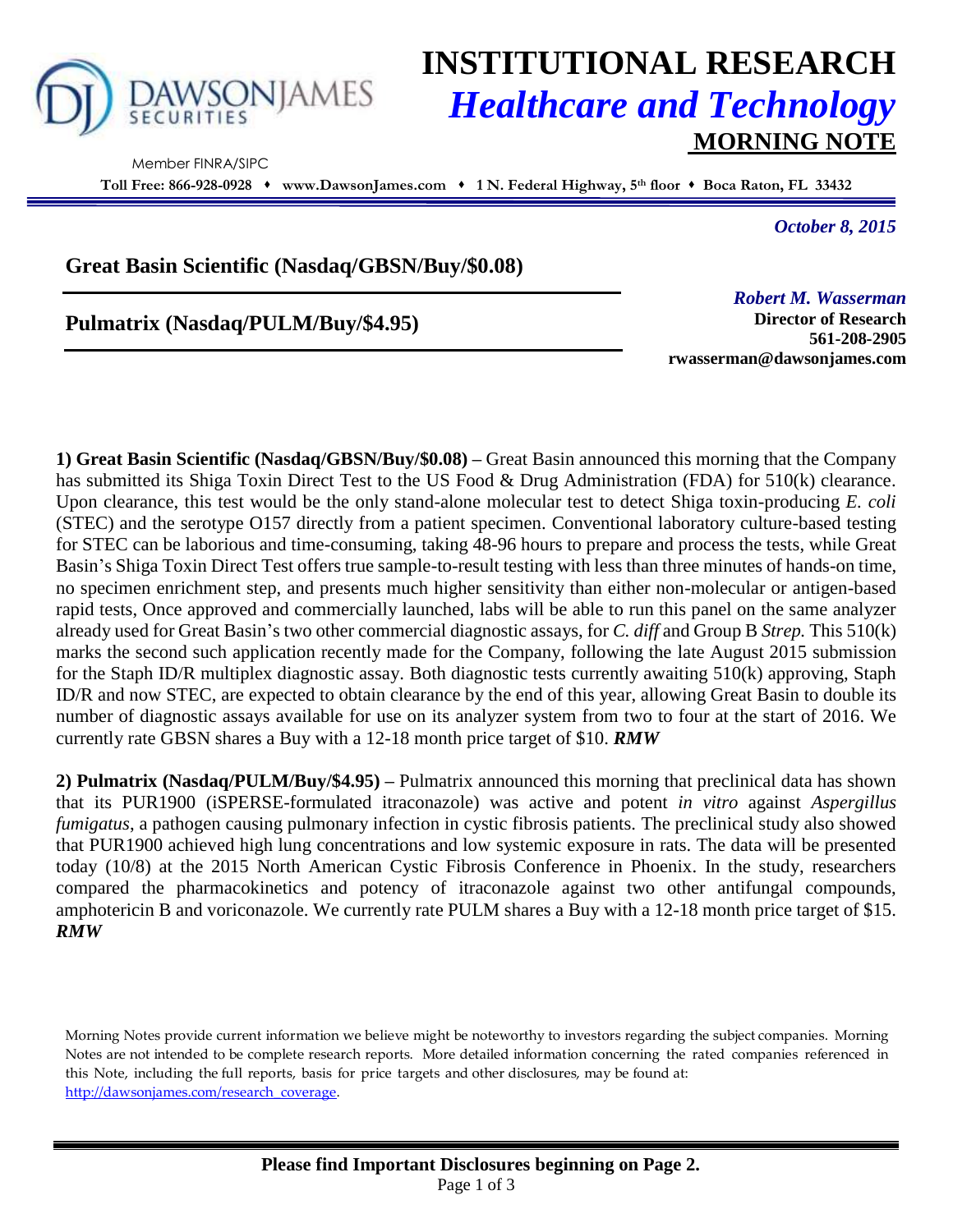

#### **Important Disclosures:**

Dawson James Securities, Inc. (the "Firm") is a member of the Financial Industry Regulatory Authority ("FINRA") and the Securities Investor Protection Corporation ("SIPC").

The Firm does not make a market in the securities of the profiled company. The Firm has received investment banking compensation from the company (s) profiled in this report (PULM and GBSN) and may seek compensation for investment banking services in the future from the profiled company (s). The Firm has not received other compensation from the profiled company(s) in the last 12 months.

Neither the research analyst(s) whose name appears on this report nor any member of his (their) household is an officer, director or advisory board member of these companies. The Firm and/or its directors and employees may own securities of the company(s) in this report and may increase or decrease holdings in the future. As of September 30, 2015, the Firm as a whole did not beneficially own 1% or more of any class of common equity securities of the subject company (s) of this report (PULM and GBSN). The Firm, its officers, directors, analysts or employees may effect transactions in and have long or short positions in the securities (or options or warrants related to those securities) of the companies subject to this report. The Firm may effect transactions as principal or agent in those securities.

Analysts receive no direct compensation in connection with the Firm's investment banking business. All Firm employees, including the analyst(s) responsible for preparing this report, may be eligible to receive non-product or service specific monetary bonus compensation that is based upon various factors, including total revenues of the Firm and its affiliates as well as a portion of the proceeds from a broad pool of investment vehicles consisting of components of the compensation generated by investment banking activities, including but not limited to shares of stock and/or warrants, which may or may not include the securities referenced in this report.

Although the statements in this report have been obtained from and are based upon recognized statistical services, issuer reports or communications, or other sources that the Firm believes to be reliable, we cannot guarantee their accuracy. All opinions and estimates included in this report constitute the analyst's judgment as of the date of this report and are subject to change without notice.

The securities of the company discussed in this report may be unsuitable for investors depending on their specific investment objectives and financial position. This report is offered for informational purposes only, and does not constitute an offer or solicitation to buy or sell any securities discussed herein in any jurisdiction where such would be prohibited. Additional information is available upon request.

#### **Ratings Definitions:**

- 1) **Buy**: the analyst believes the price of the stock will appreciate and produce a total return Of at least 20% over the next 12-18 months;
- 2) **Neutra**l: the analyst believes the price of the stock is fairly valued for the next 12-18 Months;
- 3) **Sel**l: the analyst believes the price of the stock will decline by at least 20% over the next 12-18 months and should be sold.

The following chart reflects the range of current research report ratings for all companies followed by the analysts of the Firm. The chart also reflects the research report ratings relating to those companies for which the Firm has performed investment banking services.